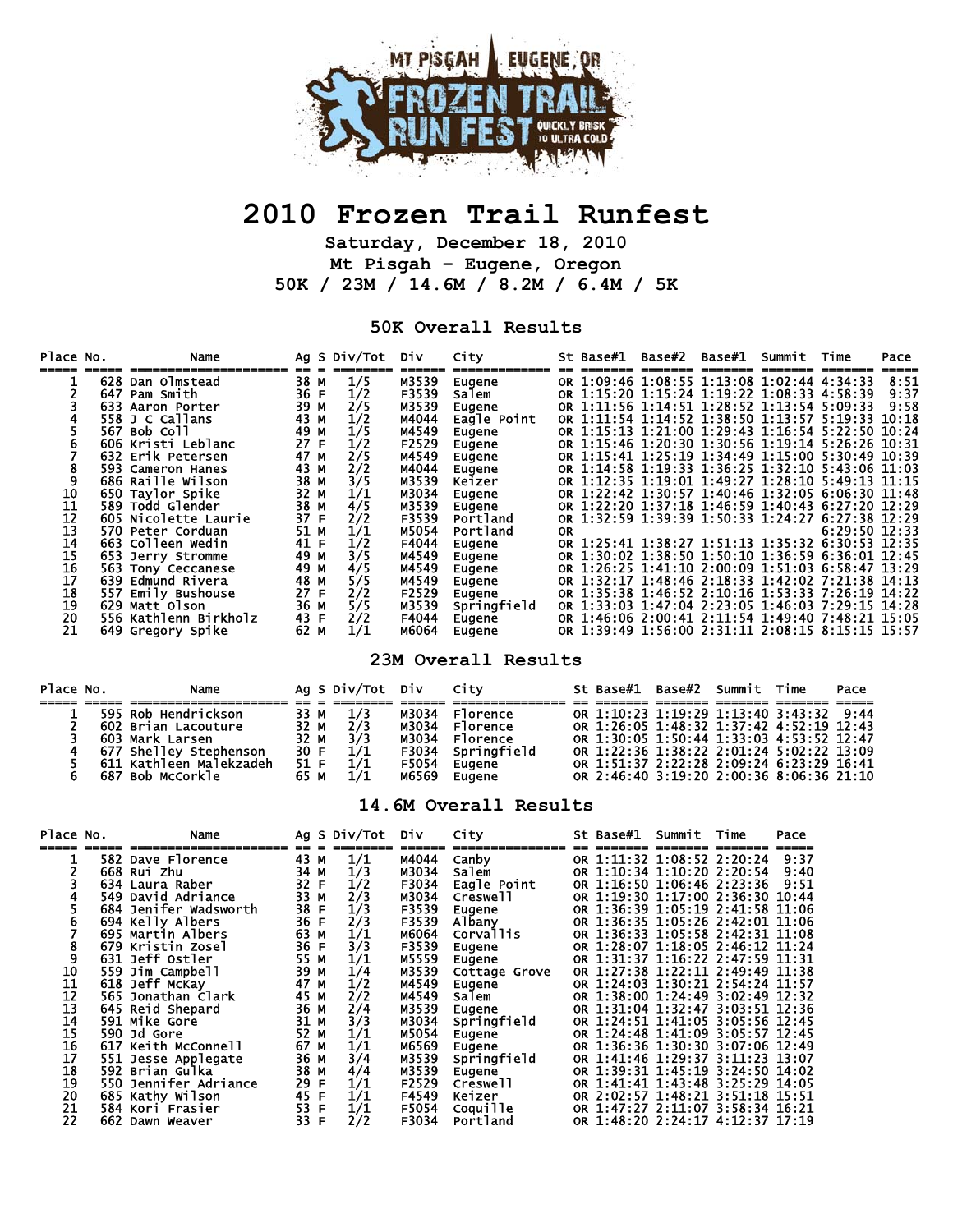**13.1M Results ( Completed Trail #3, instead of #6)** 

| NO. | Name                                                           |                      | Ag S DIV       | City                                | St Time                                    |
|-----|----------------------------------------------------------------|----------------------|----------------|-------------------------------------|--------------------------------------------|
|     | 684 Jenifer Wadsworth<br>694 Kelly Albers<br>695 Martin Albers | 38 F<br>36 F<br>63 M | F3539<br>F3539 | Eugene<br>Albany<br>M6064 Corvallis | OR 2:41:58<br>OR 2:42:01<br>$OR$ $2:42:31$ |

## **8.2M Overall Results**

| Place No.<br>===== | Name<br>=== ========<br>===========  ==          |              | Ag S Div/Tot  | Div            | City                            |                    | St Time                              | Pace         |
|--------------------|--------------------------------------------------|--------------|---------------|----------------|---------------------------------|--------------------|--------------------------------------|--------------|
| 1                  | 701 Jason Bosch                                  | 37 M         | 1/1           | M3539          | Eugene                          |                    | OR 1:12:12                           | 8:49         |
|                    | 683 Rodrigo Hidalgo                              | 33 M         | 1/4           | M3034          | Eugene                          |                    | OR 1:13:49                           | 9:01         |
| 2<br>3<br>4        | 642 David Saenger                                | 42 M         | 1/3           | M4044          | Eugene                          |                    | OR 1:14:27                           | 9:05         |
|                    | 697 Maya Leonard-Cahn 32 F                       |              | 1/3           | F3034          | <b>Eugene</b>                   |                    | OR 1:16:38                           | 9:21         |
| $\frac{5}{6}$      | 652 Audrey Squires                               | 24 F         | 1/3           | F2024          | Springfield                     |                    | OR 1:20:02                           | 9:46         |
| 7                  | 601 Wesley Johnson<br>673 Mark Nystrom           | 23 M<br>41 M | 1/1<br>2/3    | M2024<br>M4044 | Eugene<br>Eugene                |                    | OR 1:20:06<br>OR 1:21:00             | 9:47<br>9:53 |
| 8                  | 627 Mark O'Leavey                                | 48 M         | 1/2           | M4549          | Portland                        |                    | OR 1:22:13 10:02                     |              |
| 9                  | 661 Chad Wald                                    | 28 M         | 1/1           | M2529          | Springfield                     |                    | OR 1:22:32 10:04                     |              |
| 10                 | 651 Marcus Spink                                 | - 40 M       | 3/3           | M4044          | Newport                         |                    | OR 1:24:18 10:17                     |              |
| 11                 | 691 Carlos Romero                                | — 46 м       | 2/2           | M4549          | Canby                           |                    | OR 1:25:47 10:28                     |              |
| 12                 | 630 Tonya Olson                                  | 42 F         | 1/5           | F4044          | Eugene                          |                    | OR 1:28:30 10:48                     |              |
| 13                 | 702 Tom Lea                                      | 50 M         | 1/1           | M5054          | Portland                        |                    | OR 1:32:48 11:20                     |              |
| 14<br>15           | 553 Caitlin Bartlett<br>21 F<br>638 Agnes Rivera | 22 F         | 2/3<br>3/3    | F2024<br>F2024 | Eugene                          |                    | OR 1:34:07 11:29<br>OR 1:36:19 11:45 |              |
| 16                 | 587 Ben Gibbs                                    | 30 M         | 2/4           | M3034          | Eugene<br>Eugene                |                    | OR 1:36:57 11:50                     |              |
| 17                 | 698 Patti Brown                                  | 56 F         | 1/3           | F5559          | Springfield                     |                    | OR 1:37:10 11:51                     |              |
| 18                 | 700 Marla McKee                                  | 56 F         | 2/3           | F5559          | Albany                          |                    | OR 1:37:37 11:55                     |              |
| 19                 | 586 Andrew Gibbs                                 | 33 M         | 3/4           | M3034          | Talahassee                      |                    | FL 1:39:07 12:06                     |              |
| 20                 | 658 Gwendolyn Thomas 47 F                        |              | 1/5           | F4549          | Florence                        |                    | OR 1:40:46 12:18                     |              |
| 21                 | 613 Kerry Marsack Smith 32 F                     |              | 2/3           | F3034          | Portland                        |                    | OR 1:41:48 12:25                     |              |
| 22                 | 609 Candace Lovato                               | 36 F         | 1/2           | F3539          | Springfield                     |                    | OR 1:41:51 12:26                     |              |
| 23<br>24           | 576 Lora Dowless<br>625 Heather Notenboom        | 48 F<br>39 F | 2/5<br>2/2    | F4549<br>F3539 | Albany                          |                    | OR 1:41:56 12:26<br>OR 1:42:39 12:32 |              |
| 25                 | 600 Renee Irvin                                  | 48 F         | 3/5           | F4549          | Eugene<br>Eugene                |                    | OR 1:43:58 12:41                     |              |
| 26                 | 588 Nancy Glass                                  | 42 F         | 2/5           | F4044          | Baltimore                       |                    | MD 1:44:16 12:43                     |              |
| 27                 | 604 Juanita Larson                               | 44 F         | 3/5           | F4044          | Portland                        |                    | OR 1:44:18 12:44                     |              |
| 28                 | 619 Larry Miller                                 | 32 M         | 4/4           | M3034          | Springfield                     |                    | OR 1:45:34 12:53                     |              |
| 29                 | 655 Sheila Sullivan                              | 49 F         | 4/5           | F4549          | Albany                          |                    | OR 1:46:00 12:56                     |              |
| 30                 | 554 Kirsten Bartlett                             | 50 F         | 1/1           | F5054          | Eugene                          |                    | OR 1:55:58 14:09                     |              |
| 31                 | 665 Patricia Wigney                              | 56 F         | 3/3           | F5559          | Eugene                          |                    | OR 1:55:59 14:09                     |              |
| 32<br>33           | 692 Connie Cottrell<br>620 Sheila Miller         | 45 F<br>32 F | 5/5<br>3/3    | F4549<br>F3034 | Springfield<br>Springfield      |                    | OR 1:58:04 14:24<br>OR 2:02:25 14:56 |              |
| 34                 | 40 F<br>560 Kimberly Campbell                    |              | 4/5           | F4044          | Cottage Grove                   |                    | OR 2:03:15 15:02                     |              |
| 35                 | 648 Jane Snar                                    | 40 F         | 5/5           | F4044          | Detroit                         |                    | MI 2:09:48 15:50                     |              |
|                    |                                                  |              |               |                | 6.4M Overall Results            |                    |                                      |              |
| Place No.          | Name                                             |              | Ag S Div/Tot  | <b>DIV</b>     | City                            |                    | St Time                              | Pace         |
| 1                  | 675 Zach Schneider-Lynch 20 M                    |              | 1/1           | M2024          | ==============<br><b>Eugene</b> | -- --<br><b>OR</b> | 49:48                                | 7:47         |
| 2                  | 676 Toby Smith                                   | 48 M         | 1/2           | M4549          | Corvallis                       | <b>OR</b>          | 58:44                                | 9:11         |
| 3                  | 635 Tyrone Raber                                 | 33 M         | 1/2           | M3034          | Eagle Point                     |                    | OR 1:01:48                           | 9:40         |
| 4                  | 674 Guillaume Rebeyrol                           | 13 M         | 1/2           | M1114          | Eugene                          |                    | OR 1:02:54                           | 9:50         |
| 5                  | 704 Paul Rea                                     | 45 M         | 2/2           | M4549          | Eugene                          |                    | OR 1:10:28                           | 11:01        |
| 6                  | 664 Chuck Whiteley                               | 53 M         | 1/1           | M5054          | Medford                         |                    | OR 1:13:21                           | 11:28        |
| 7                  | 657 Lynn Swanson                                 | 58 F<br>34 F | 1/1           | F5559<br>F3034 | Cottage Grove                   |                    | OR 1:15:42 11:50<br>OR 1:17:07 12:03 |              |
| 8<br>9             | 681 Amanda Reed<br>682 Lara Fernandez            | 41 F         | 1/2           | F4044          | <b>Eugene</b><br>Eugene         |                    | OR 1:17:14 12:05                     |              |
| 10                 | 581 Sarah Fields                                 | 36 F         | $\frac{1}{2}$ | F3539          | Eugene                          |                    | OR 1:23:53 13:07                     |              |
| 11                 | 561 Marissa Catlin                               | 32 F         | 2/2           | F3034          | Salem                           |                    | OR 1:24:02 13:08                     |              |
| 12                 | 690 Corrinne Kalelal                             | 26 F         | 1/3           | F2529          | Eugene                          |                    | OR 1:24:28 13:12                     |              |
| 13                 | 621 Billie Moser                                 | 46 F         | 1/2           | F4549          | Springfield                     |                    | OR 1:25:35 13:23                     |              |
| 14                 | 660 Stephanie Vomocil                            | 27 F         | 2/3           | F2529          | Corvallis                       |                    | OR 1:26:45 13:34                     |              |
| 15                 | 626 David Ogorman                                | 30 M         | 2/2           | M3034          | <b>Corvallis</b>                |                    | OR 1:26:47 13:34                     |              |
| 16<br>17           | 671 Rachel Holser                                | 27 F<br>36 F | 3/3           | F2529<br>F3539 | <b>Corvallis</b>                |                    | OR 1:26:53 13:35<br>OR 1:27:20 13:39 |              |
| 18                 | 666 Renea Wood<br>555 Karla Bengtson             | 40 F         | 2/3<br>2/2    | F4044          | Klamath Falls<br>Cottage Grove  |                    | OR 1:34:30 14:46                     |              |
| 19                 | 643 Tami Schroeder                               | 37 F         | 3/3           | F3539          | Cottage Grove                   |                    | OR 1:36:45 15:08                     |              |
| 20                 | 564 Wally Ceccanese                              | 11 M         | 2/2           | M1114          | Eugene                          |                    | OR 1:39:10 15:30                     |              |
| 21                 | 678 Janice Ziegler                               | 47 F         | 2/2           | F4549          | Eugene                          |                    | OR 1:39:48 15:36                     |              |
| 22                 | 562 Nancy Ceccanese                              | 50 F         | 1/1           | F5054          | Eugene                          |                    | OR 2:23:59 22:30                     |              |
| 23                 | 568 Becky Coon                                   | 23 F         | 1/2           | F2024          | willits                         |                    | CA 2:53:25 27:06                     |              |
| 24                 | 569 Sarah Coon                                   | 22 F         | 2/2           | F2024          | Willits                         |                    | CA 2:53:29 27:07                     |              |